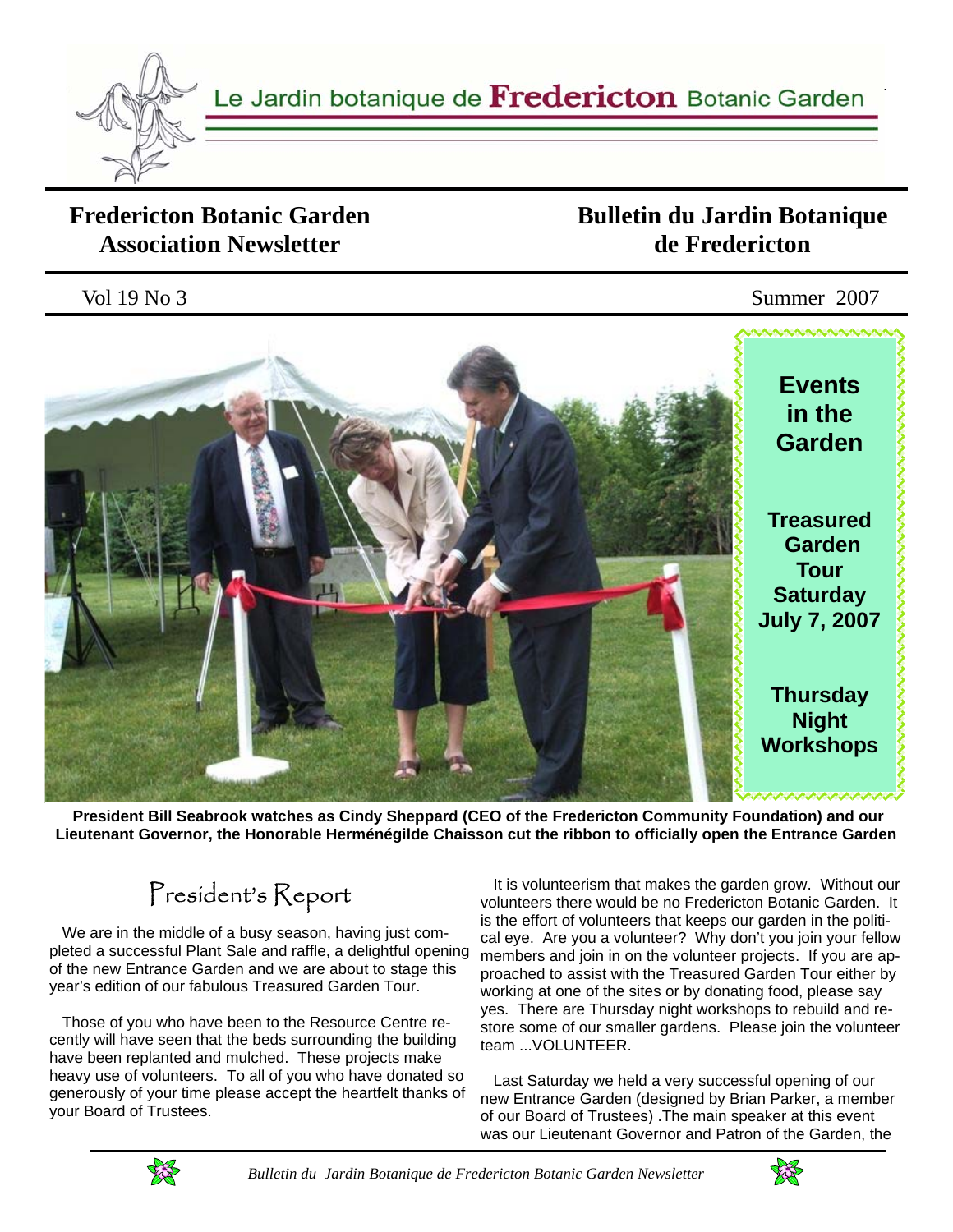Honorable Herménégilde Chaisson. He gave a most uplifting talk concerning the value of gardens in today's eco threatened world.

 The ribbon, officially opening the Garden, was cut by His Honour and by Cindy Sheppard, the CEO of the Fredericton Community Foundation. The inclement weather held off and a very pleasant reception was enjoyed by all.

Bill Seabrook, president

### 18th Successful Plant Sale and Raffle

The May 26-27 weekend is now a distant memory - that is when many of us worked long and hard to run another successful Plant Sale. It was a beautiful day, the donated plants were in excellent condition, and the crowd was good. The numbers are not yet final - the bookkeeper doesn't yet have everything entered - but it appears the net profit is in the order of \$10,500. This is a bit better than last year though far below our \$16,852 best in 2002. This year plant sale revenue was up a little while raffle revenue was down (we were at the market for only four Saturdays compared with five in 2006), and the silent auction was also down slightly.

 Nevertheless this represents a tremendous effort by many people. A small committee started work in January and by the time we finished about 50 members and friends had helped in one way or another. Many more members donated plants and 27 businesses supported our efforts with donations of plants, prizes and cash (see separate box). The prize for a volunteer member helping with the sale and raffle, a cedar Adirondack chair made by Bill Seabrook, was won by Paddy Gregg. Next year we will do it all over again under the leadership of Ruth Muldrew and Regan Smith.

 On behalf of this year's organizing committee I want to thank you all for your support. At times it was hard work but together we were successful and had lots of fun.

> Richard Tarn Chair, 2007 Plant Sale and Raffle

#### **Raffle Prize winners**

- 1. Ash bench and table set Samuel Hall
- 2. Cedar chair and table set Beth Shear
- 3. Garden tool set Sheila MacDonald
- 4. Designer daylily Trina Heatherington
- 5. Ceramic pots T. Median
- 6. Garden spade Lydia Dross
- 7. Saltscapes subscription Martha Harrison
- 8. Canadian Gardening subscription E. Bastin
- 9. Harrowsmith Country Life subscription Mike Tonks
- 10. Luggage finders I. Ghanam
- 11. Wire bug ornament Stephen Horsman

## Thank-you contributors

A major contribution to the success of the Plant Sale and Raffle is the support of many businesses, local, regional and national, that contribute plants, prizes and cash donations. The Fredericton Botanic Garden Association is very pleased to recognize the following businesses for their support of the 2007 Sale and Raffle.

#### **Local**

City of Fredericton Currie's Greenhouses Daniel K. Glenn Ltd. Erb's Herbs Fredericton Direct Charge Co-op Fredericton Farm Co-op Green Village Grey's Greenhouses, Scotch Settlement Martin's Green Thumb Nursery, New Maryland Orchard's Geary Greenhouse, Geary Scott's Nursery Stephen Storey Greenhouse Wetmore's Landscaping, Sod & Nursery

#### **Regional**

Bryant's Garden and Greenhouse, Wakefield, NB Cornhill Nursery, Corn Hill, NB Dube Botanical Garden, River John, NS Halifax Seed Ltd, Halifax, NS Hayward's Potato House, Jacksonville, NB Kingsbrae Horticultural Garden, St. Andrews, NB. Mayfield Greenhouses & Landscaping Services, St. Stephen, NB Red Lane Garden, Belfast, PE Smith's Florist, Woodstock, NB

#### **National**

Canadian Gardening Magazine, Toronto, ON Harrowsmith Country Life Magazine, Laval, QC Lee Valley Tools, Ottawa, ON Saltscapes Magazine, Dartmouth, NS Vivaces Iris & Plus Perennials, Sutton, QC



Site Committee Report

Richard Tarn

 Summer staff is once again busy in the Botanic Garden keeping the beds clean and tidy and the grass mown. We quickly learned that we had part funding for one student from the NB SEED program, but our federal student grant was received only after these grants had become a political issue.



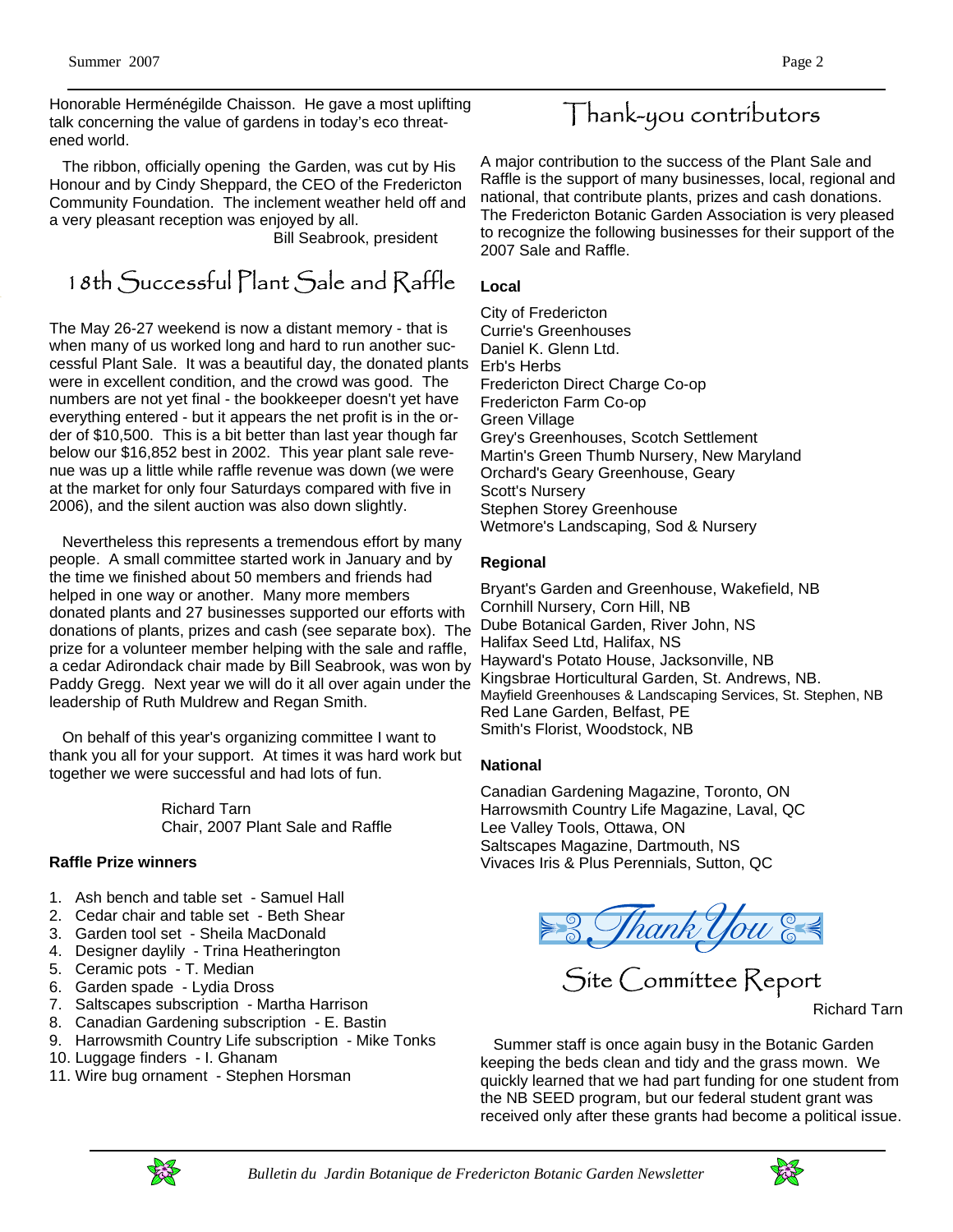Our two students are Alison Vallis and Kate Greer. They started work under City employee Fredy Andrade who has now been replaced by Dudley Stymiest. When you see these people in the Garden please say hello to them.

 Members have also been helping in the Garden on Thursday evenings, starting at 6:00 pm. Under the leadership of Jane Seabrook and Brian Parker a small group has replanted the beds around the Resource Building and also the daylily beds. Work on the White Garden and the Hal Hinds Memorial Garden is still ahead. Please call Richard Tarn at 450- 8885 for details of these further work evenings.

## Membership

 We would like to extend a hearty welcome to the many new members joining our Association who signed up during the Plant Sale, and to all of the members who chose to renew their memberships at that time. Thank you all for your support - it is much appreciated. Special thanks to members Avis Bruce, Patricia desChamps, Pat Mason, and all the others who volunteered to help with the Membership booth and boutique at the Plant Sale. The raffle prize for a new member , a big basket filled with items of appeal to a gardener, was won by Steve Stehouwer. Congratulations! We hope that the new members will take full advantage of the many benefits of membership in the FBGA (listed below in this Newsletter and including the 10% discount at many local garden centres and advance notice of the new series of monthly talks in the Garden expected to begin in September). The raffle prize for renewing members, a large geranium plant,

was won by Dale Nicklin. Many membership forms were handed out, and we hope we can welcome more new members as a result over the coming weeks as the forms are mailed in. If you have recently received a renewal reminder in the mail, please do not forget to send it in right away, or visit the membership booth at the Treasured Garden Tour (which will be in the garden of Liz and Paul McDonnell).

 The new T-shirts were a big hit at the Plant Sale. Look for them at the upcoming Treasured Garden Tour garden party in the Entrance Garden. They come in all sizes from small to XXXL, are very good quality - and a great buy at only \$15.00. Be sure to get one for yourself or as a gift.

## Treasured Garden Tour

 The planning committee for the Treasured Garden Tour is very excited to have four stunning gardens on the tour this year. There will be something for everyone! It will be great to set up in the new Entrance Garden at the Botanic Garden. There has been lots going on since we all met two years ago in the garden. If you can help during the day of the tour in any way, please contact Andrew Lawson at andrew@scottsnursery.nb.ca or at 458-9208. All of those who will be helping the day of the tour will be invited to an exclusive pre-tour in late June.

> Thank you to Jane Tarn for her expertise in editing the newsletters.

#### Membership Privileges include: Newsletters; advance notice by email of all events, 10 % discount at: Capital Landscape and City Designers, Co-op Country Store (Northside), Corn Hill Nursery, Currie's Greenhouses, Green Village, Kent Garden Center, Scott's Nursery, Wetmore's Landscaping, Sod and Nursery

The Fredericton Botanic Garden Newsletter is published four times a year by the Fredericton Botanic Garden Association, Inc. The FBGA is a registered charitable organization for tax purposes. The objectives of the FBGA are to guide the establishment of the Fredericton Botanic Garden and to foster an awareness and appreciation of plants.

> To obtain information on membership and to become involved in FBGA activities please contact us: **506-452-9269 PO Box 57, Stn. A, Fredericton, NB E3B 4Y2 or fbga@nb.aibn.com**

**Web: www.frederictonbotanicgarden.com** 

 *Board of Directors - 2007 President - Bill Seabrook Vice-President - Paddy Gregg Secretary - Carole Peacock Treasurer - Michael Dillon George Bastin Lucy Dyer Ruth Muldrew Brian Parker Jacques Paynter Carmen Stuart George Strunz* 

*Fredericton Botanic Garden Association*